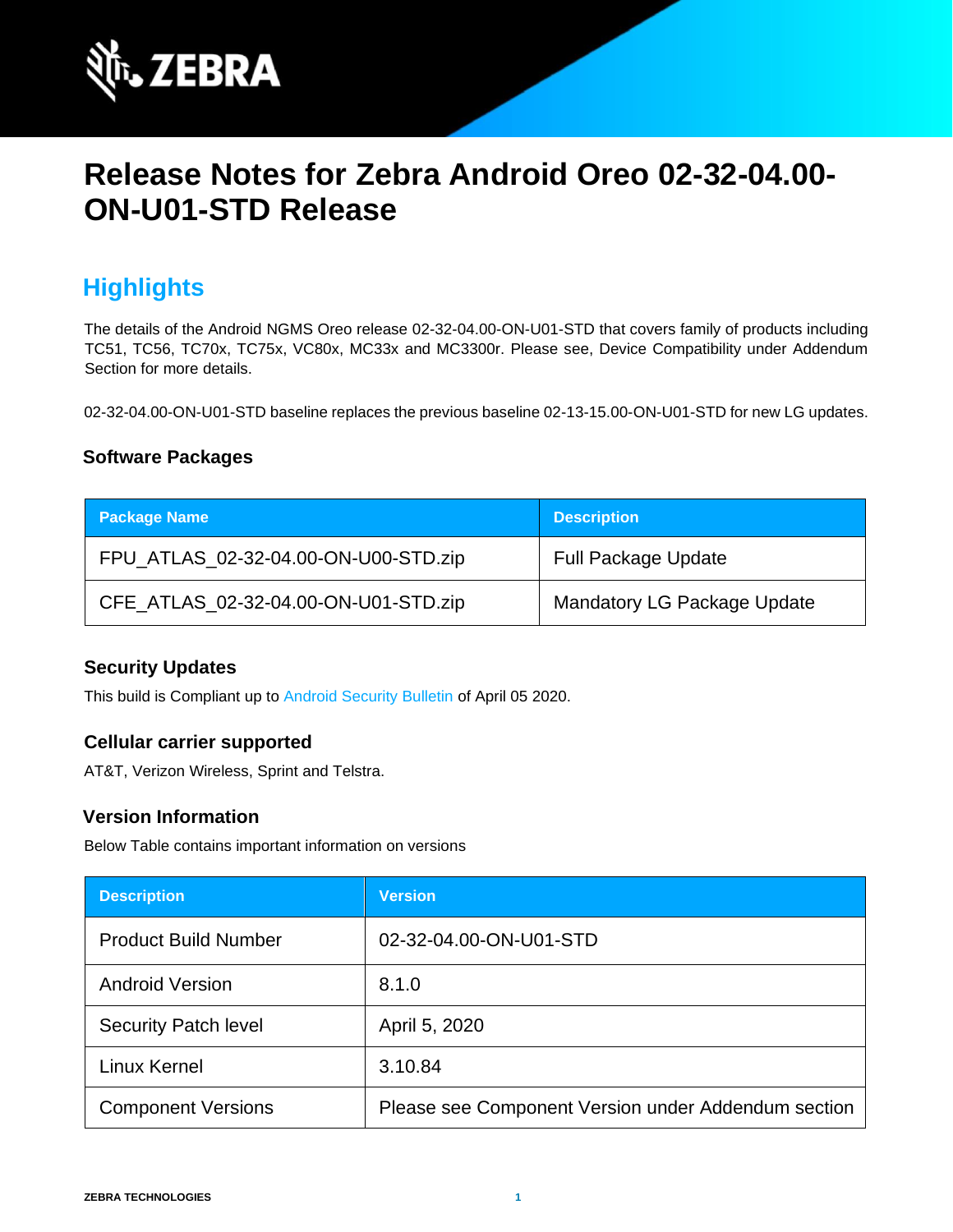

### **New Features**

- ‒ Added support for Tianma display panel (tm046jdhg06) for TC70x/TC75x devices including downgrade protection. This image is backward compatible with existing Innolux display.
- ‒ Added CM36686 proximity sensor support for TC70x/TC75x including downgrade protection.
- Added support for SE4770 scanner on MC33 devices including downgrade protection.
- Added Individual and Global Wake up source support.
- Added support for Common Transport Layer (CTL).

### **Resolved Issues**

- SPR39435 Updated the firmware for fixing Kr00k vulnerability issue seen with Broadcom Wi-Fi chipsets.
- SPR38282 Resolved an issue wherein device failed to resolve Proxy function call.
- ‒ SPR38250 Resolved an issue wherein device was sending Bluetooth data packets in an incorrect order while connected with printer resulting in random print failures.
- ‒ SPR38483 Resolved an issue wherein data transfer with certain Bluetooth printers are delayed.
- SPR38426 Resolved an issue wherein setting proxy via StageNow used to fail if bypass proxy was left empty.
- ‒ SPR38424 Resolved an issue wherein Scanner firmware gets corrupted due to incorrect power up sequence and improper delay.
- ‒ SPR37976 Resolved an issue wherein keys entered via hardware keypad were not getting repeated when entered in the browser address bar.
- ‒ SPR38845 Resolved an issue wherein streaming of certain MP3 files used to fail.
- SPR38730 Resolved an issue wherein Rxlogger required a reboot to apply config changes.
- SPR37268 Resolved an issue wherein download manager is not working with Auto config proxy.
- SPR38257 Resolved an issue wherein unwarranted APN changes on Verizon network are avoided.
- SPR38152 Resolved an issue wherein Device was unable to maintain constant Friendly name for DX30.
- SPR39231 Resolved an issue wherein enabling the SIM socket selection would fail using StageNow.
- SPR39186 Resolved an issue wherein call to MX AccessMgr CSP used to fail intermittently resulting in MX being in an error state.
- SPR39445/SPR39517 Resolved an issue wherein scanner intermittently failed to decode the barcode if HW picklist was enabled.
- ‒ SPR38751 Resolved an issue wherein device was rebooting upon scanning a QR barcode.
- SPR38843 Resolved an issue wherein intermittently scanner beam would not get fired when using DataWedge soft trigger API.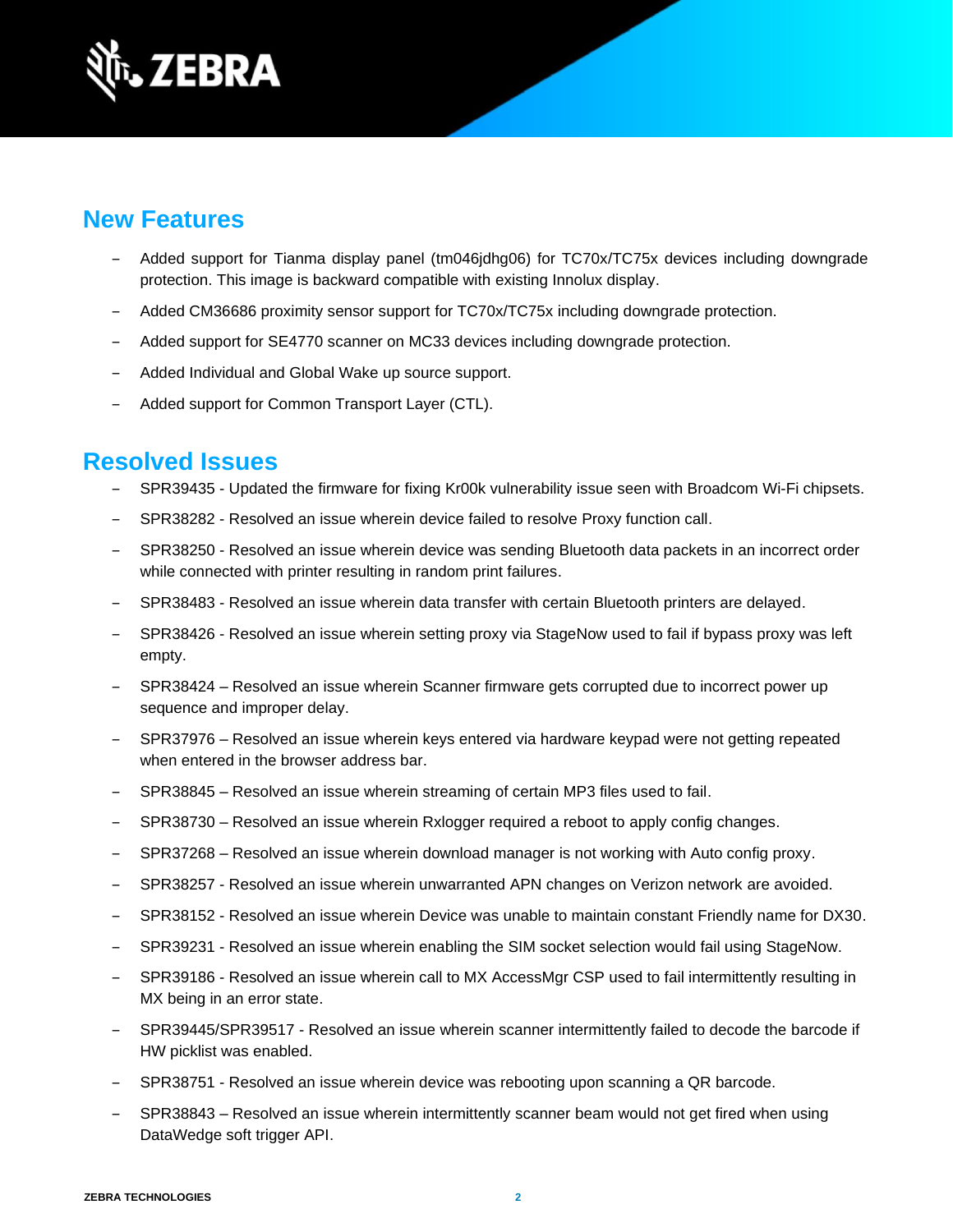

- ‒ SPR38895 Resolved an issue wherein device was unable to maintain connection with Payment Devices (POS).
- ‒ SPR39212 Resolved an issue wherein device was unable to Re-Pair with Zq520.
- SPR39392 Resolved an issue wherein device loses wireless connectivity during roam in screen off state.
- SPR39323 Resolved an issue wherein the scanner beep volume was not changing according to the value set by the user.
- ‒ SPR39076 Resolved an issue wherein Applications were not able to receive Right and Back Scan trigger key events.
- SPR39461 Added support to automatically agree to the location consent when the location modes are changed using WirelessMgr CSP.
- ‒ SPR37883 Resolved an issue wherein proxy resolution fails when Java script functions are invoked.
- SPR38043 Resolved a Webview related issue wherein Proxy PAC resolution is being affected.
- ‒ SPR38949 Updated Webview to v78.0.3904.62.
- SPR37241 Added support for NDEF tags for Oreo.
- SPR38869 Add feature to disable Secure Startup (boot PIN) option in PIN wizard.
- ‒ SPR39057 Resolved an issue wherein scanner does not activate in 123RFID Mobile Scan and Pair Screen.
- ‒ Resolved an issue wherein "Zebra Bluetooth stopped" crash is observed after performing NFC tap to pair RS5100 in Setup Wizard Screen.

### **Installation Requirements**

- ADB installed on the PC (including adb drivers)
- USB debugging turned ON (from Developer options)
- Download Full Package, Mandatory LG Package and Reset Packages (Optional)

### **Installation Instructions**

#### **Software update procedure**

The installation instructions assume you have ADB installed on user PC (the adb drivers etc..) and user device has developer options enabled and USB debugging ON. Instructions on HOW TO enable ADB is also captured in the user guide.

- 1. Connect the device to the PC using the USB data cable or through the cradle.
- 2. User may need to pull down the top menu and if you see "USB for charging", touch it and then change it to "File transfers".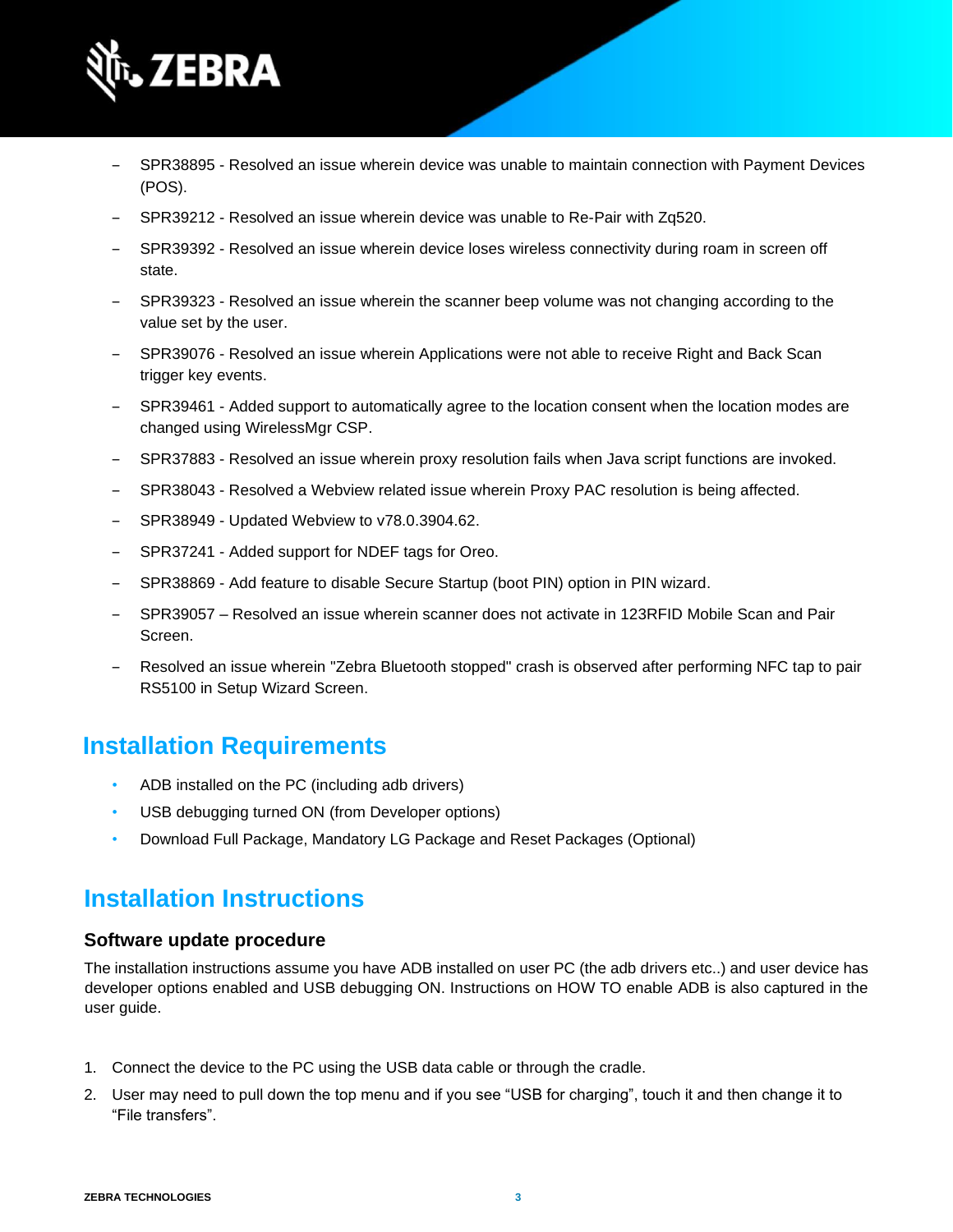

- 3. Open Command Prompt, run *"adb devices"* and check if you can see the device's serial number… If yes, proceed… if not, user will need to get the PC set up with the proper drivers or install an External SD Card or USB stick.
- 4. User may also get a pop up on your PC (Win 7) that user will be connected as a Portable Media Player… this can be ignored.

#### ❖ **Download Image**

- FPU\_ATLAS\_02-32-04.00-ON-U00-STD.zip and CFE\_ATLAS\_02-32-04.00-ON-U01-STD.zip listed above in content section
- 5. Entering Recovery Mode
	- ‒ Choice 1: In Command Prompt, type *"adb reboot recovery"* and click enter.
	- Choice 2:
		- TC5x/TC7x: Reset and hold PTT key
		- VC80x: Reboot the VC80x using the power button menu and when the screen goes black, hold the Power and + buttons
		- MC33x/MC3300r: Reboot the device while holding the Pistol Grip Trigger **(GUN Device)** or the Right Scan Trigger **(BRICK Device)**
		- When Zebra Technologies logo appears on the screen release the PTT Key/Buttons/Trigger
- 6. User device will reboot and put user on the Android Recovery screen.
- 7. If applying update via sideload Method
	- Use the Volume + and or Up and Down buttons to highlight, "Apply update from ADB" and press the Power or Enter key to select it for applying OS upgrade package.
- 8. If applying update via External SD card or USB Stick
	- ‒ Use the Volume + and or Up and Down buttons to highlight "Apply update from SD card" and press the Power or Enter Key to select it.
	- Use the Volume + and or Up and Down buttons to highlight package FPU ATLAS 02-32-04.00-ON-U00-STD.zip and press the Power or Enter Key to select it.
	- ‒ Go to Step 10 once above steps are completed.
- 9. With User Command Prompt open in the Host machine, type *"adb sideload"* command and add a space and then drag and drop the FPU\_ATLAS\_02-32-04.00-ON-U00-STD.zip file on to it and click enter.
	- ‒ User PC screen will show files being installed and a little blue horizontal progress bar on user device will show status... and after about 6~ minutes (could be 10+ minutes if installing GMS) it should be done and user should be back at the Android Recovery screen.
- 10. *"Reboot system now"* is highlighted. Press the Power Key to Reboot.
- 11. Repeat steps 5 to 10 for CFE\_ATLAS\_02-32-04.00-ON-U01-STD.zip (Mandatory LG Package Update).
- 12. At the Home Screen, user need to verify that the BSP upgrade took place and set the Date & Time.
	- ‒ Go to "Settings" and scroll down to "About phone" and look at the "Build number". It should start with **"02- 32-04.00-ON-U01-STD release keys"**. Now you are on the correct BSP.
- 13. Now user is all set to use Zebra Device.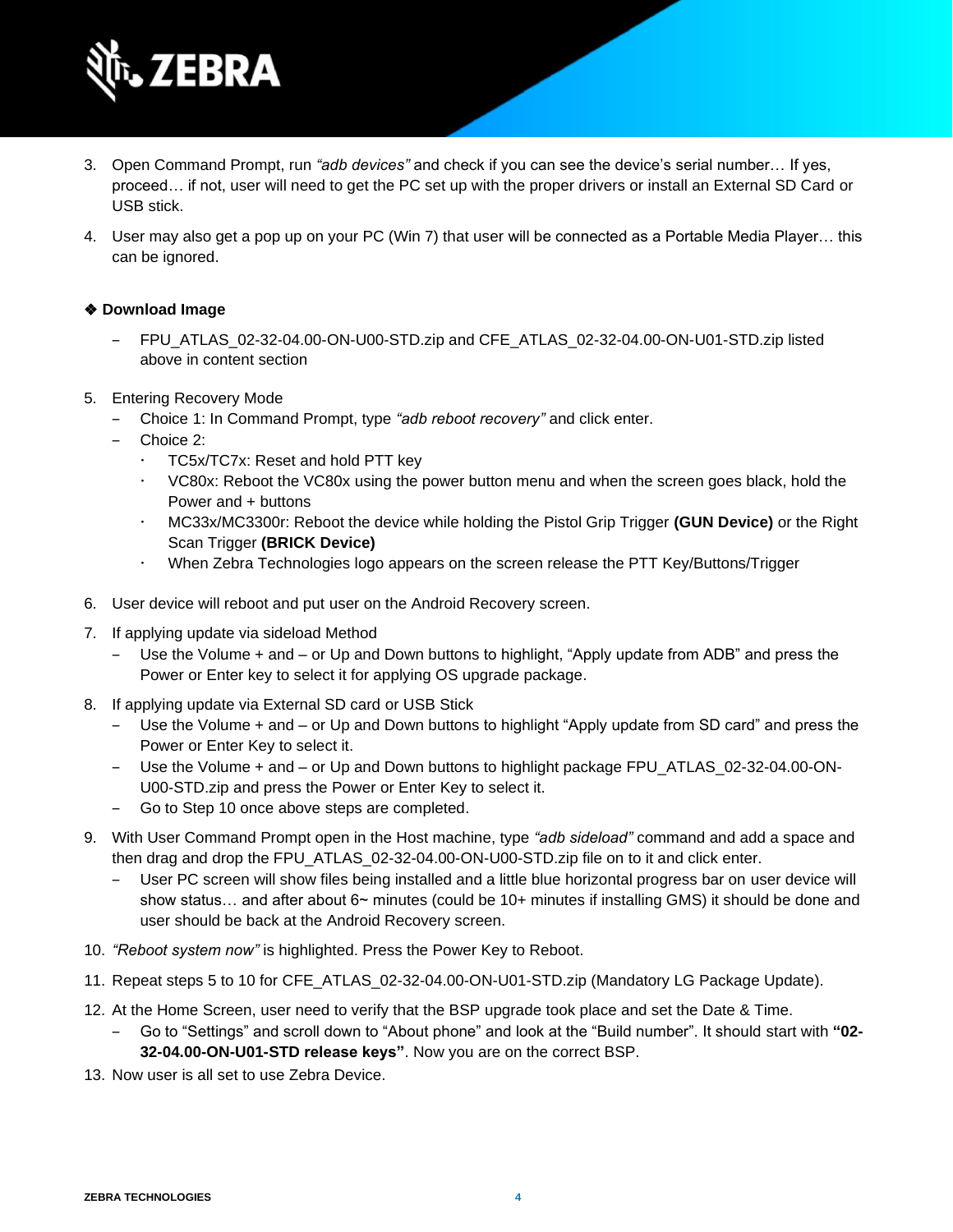

### **NOTE:**

- ➢ **TC70x/TC75x Tianma display devices, TC70x/TC75x CM36686 proximity sensor devices and MC33 SE4770 Scanner devices are not allowed to downgrade to any of the older BSPs.**
- To identify the display type on TC70x/TC75x devices user can check the 'ro.config.device.display' property using adb getprop command.
	- $\circ$  For TC70x/TC75x Innolux device [ro.config.device.display] = 600
	- o For TC70x/TC75x Tianma device [ro.config.device.display] = 512
- To identify the proximity sensor type on TC70x/TC75x devices user can check the 'ro.config.device.proximity' using adb getprop command.
	- $\circ$  For TC70x/TC75x [TMG39933](http://157.235.208.175:8080/source/s?refs=PROX_AMS_TMG39933&project=8956O-PR) proximity sensor [ro.config.device.proximity] = [32]
	- $\circ$  For TC70x/TC75x CM36686 proximity sensor [ro.config.device.proximity] = [64]

### **Addendum**

#### **Device Compatibility**

This software release has been approved for use on the following devices.

| <b>TC51</b>               |                         |  |
|---------------------------|-------------------------|--|
| <b>Device Part Number</b> | <b>Operating System</b> |  |
| TC510K-2PAZU2P-US         | Android O               |  |
| TC510K-2PAZU2P-A6         | Android O               |  |
| TC510K-2PAZU4P-US         | Android O               |  |
| TC510K-2PAZU4P-A6         | Android O               |  |
| TC510K-2HDZU2P-US         | Android O               |  |
| TC510K-2HDZU2P-A6         | Android O               |  |
| TC510K-2PAZU2P-IA         | Android O               |  |
| TC510K-2PAZU4P-IA         | Android O               |  |
| TC510K-2HDZU4P-US         | Android O               |  |
| TC510K-2HDZU4P-A6         | Android O               |  |

| TC70x                     |                         |
|---------------------------|-------------------------|
| <b>Device Part Number</b> | <b>Operating System</b> |
| TC700K-02B22B0-A6         | Android O               |
| TC700K-02B24B0-A6         | Android O               |
| TC700K-02B22B0-US         | Android O               |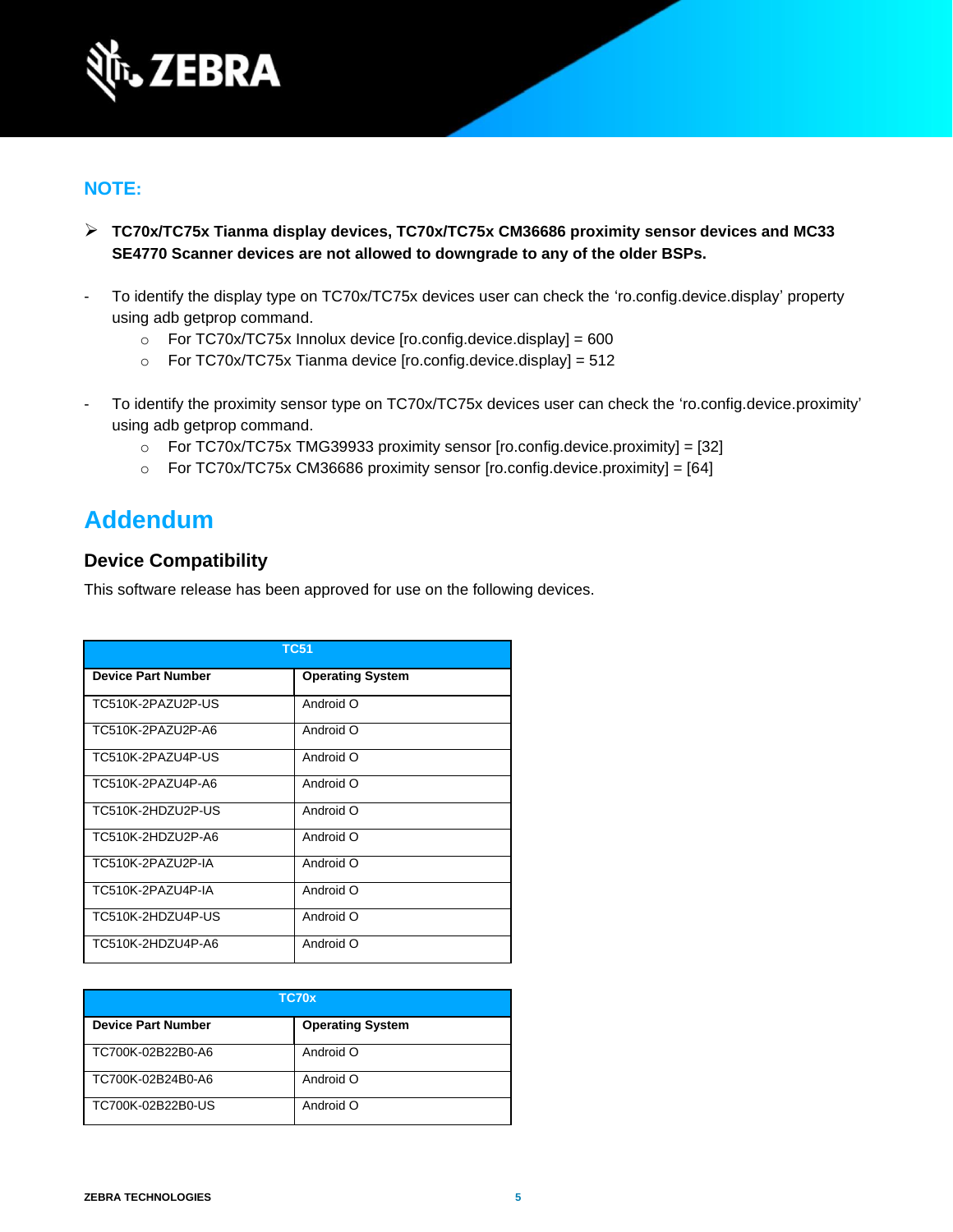

| TC700K-02B24B0-US | Android O |
|-------------------|-----------|
| TC700K-02B22B0-IA | Android O |

| <b>FIPS and TAA Compliant SKUS</b> |                         |  |
|------------------------------------|-------------------------|--|
| <b>Device Part Number</b>          | <b>Operating System</b> |  |
| TC510K-2PAZU4P-FT                  | Android O               |  |
| TC510K-2HDZU4P-FT                  | Android O               |  |
| TC700K-02B24B0-FT                  | Android O               |  |

| <b>TC56</b>               |                         |  |
|---------------------------|-------------------------|--|
| <b>Device Part Number</b> | <b>Operating System</b> |  |
| TC56CJ-2PAZU2P-US         | Android O               |  |
| TC56CJ-2PAZU2P-A6         | Android O               |  |
| TC56DJ-2PAZU2P-A6         | Android O               |  |
| TC56DJ-2PAZU2P-BR         | Android O               |  |
| TC56DJ-2PAZU2P-IA         | Android O               |  |
| TC56DJ-2PAZU2P-CN         | Android O               |  |
| TC56DJ-2PAZU2P-TN         | Android O               |  |
| TC56DJ-2PAZU2P-ID         | Android O               |  |
| TC56CJ-2PAZU4P-US         | Android O               |  |
| TC56CJ-2PAZU4P-A6         | Android O               |  |
| TC56DJ-2PAZU4P-A6         | Android O               |  |
| TC56DJ-2PAZU4P-BR         | Android O               |  |
| TC56DJ-2PAZU4P-IA         | Android O               |  |
| TC56DJ-2PAZU4P-CN         | Android O               |  |
| TC56DJ-2PAZU4P-TN         | Android O               |  |
| TC56DJ-2PAZU4P-ID         | Android O               |  |

| <b>TC75x</b>       |                         |  |
|--------------------|-------------------------|--|
| Device Part Number | <b>Operating System</b> |  |
| TC75EK-22B22AB-US  | Android O               |  |
| TC75EK-22B24AB-US  | Android O               |  |
| TC75EK-22F22AB-US  | Android O               |  |
| TC75EK-22B22AF-US  | Android O               |  |
| TC75FK-22B22AD-A6  | Android O               |  |
| TC75FK-22B24AD-A6  | Android O               |  |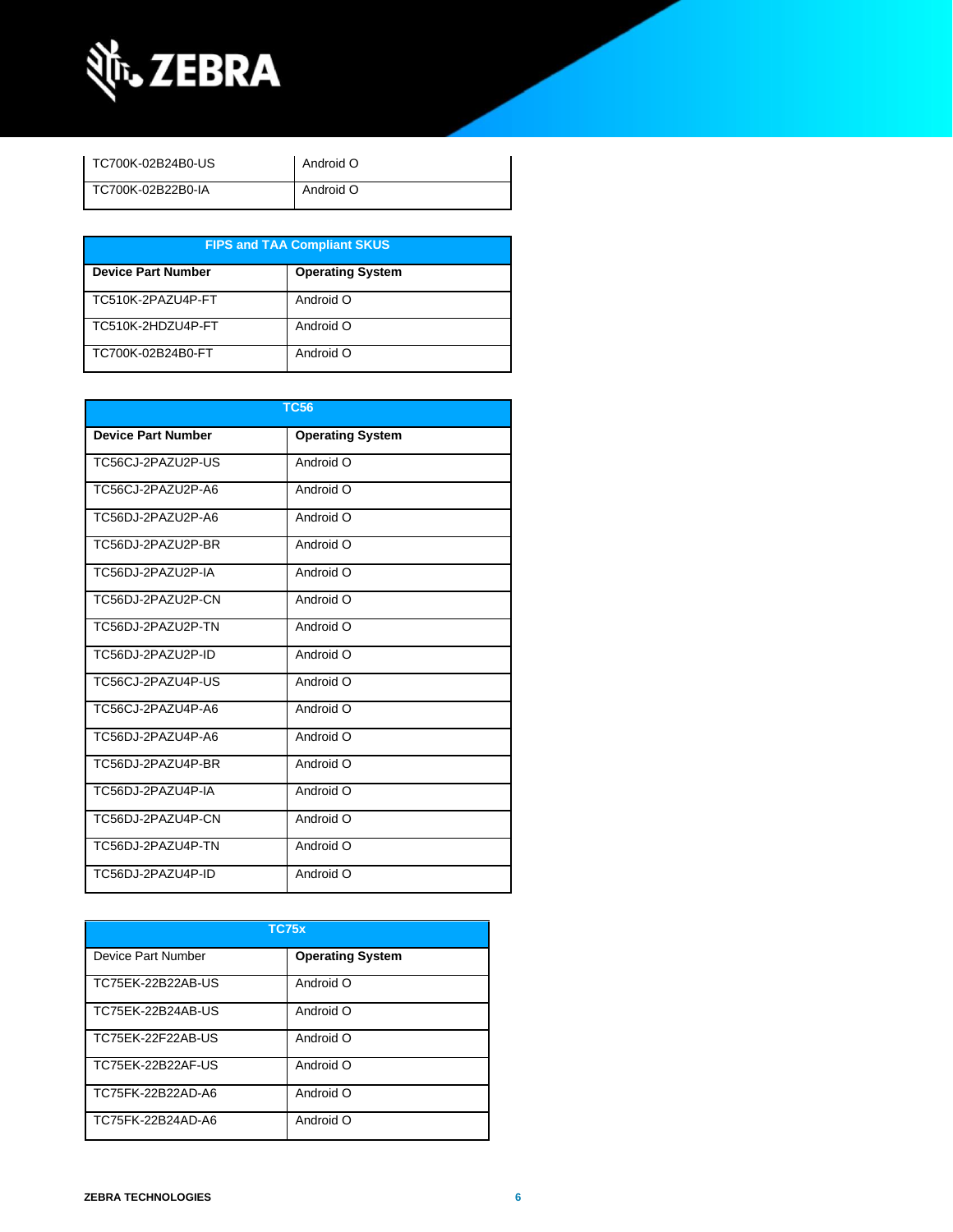

| TC75FK-22B22AD-BR | Android O |
|-------------------|-----------|
| TC75FK-22B22AD-IA | Android O |
| TC75FK-22B22AD-ID | Android O |
| TC75FK-22B22AD-TN | Android O |
| TC75FK-22F22AD-A6 | Android O |
| TC75FK-22B22AD-TW | Android O |
| TC75GK-22B22AD-A6 | Android O |
| TC75GK-22B24AD-A6 | Android O |
| TC75GK-22F22AD-A6 | Android O |

| <b>FIPS and TAA Compliant SKUS</b> |                         |
|------------------------------------|-------------------------|
| <b>Device Part Number</b>          | <b>Operating System</b> |
| TC56CJ-2PAZU4P-FT                  | Android O               |

| <b>FIPS and TAA Compliant SKUS</b> |                         |
|------------------------------------|-------------------------|
| <b>Device Part Number</b>          | <b>Operating System</b> |
| TC75EK-22B24AB-FT                  | Android O               |

| <b>VC80x USA</b>   |                                |                         |  |
|--------------------|--------------------------------|-------------------------|--|
|                    | <b>Device Part Number</b>      | <b>Operating System</b> |  |
| Warehouse          | VC80X-10SSRAABBA-U             | Android O               |  |
| <b>IFreezer</b>    | VC80X-10FSRAABBA-U             | Android O               |  |
| <b>Outdoor</b>     | VC80X-10SORAABBA-U             | Android O               |  |
|                    |                                |                         |  |
|                    | <b>VC80x Rest of the World</b> |                         |  |
| Warehouse          | VC80X-10SSRAABBA-I             | Android O               |  |
| Freezer            | VC80X-10FSRAABBA-I             | Android O               |  |
| <b>Outdoor</b>     | VC80X-10SORAABBA-I             | Android O               |  |
|                    |                                |                         |  |
| <b>VC80x India</b> |                                |                         |  |
| Warehouse          | VC80X-10SSRAABBA-IN            | Android O               |  |
| <b>Outdoor</b>     | VC80X-10SORAABBA-IN            | Android O               |  |

|                           | MC33x                   |                           | MC33x                   |
|---------------------------|-------------------------|---------------------------|-------------------------|
| <b>Device Part Number</b> | <b>Operating System</b> | <b>Device Part number</b> | <b>Operating System</b> |
| MC330M-RL3SA2RW           | Android O               | MC330K-GI4HA4US           | Android O               |
| MC330M-RL2SA2RW           | Android O               | MC330K-GI4HA3US           | Android O               |
| MC330M-RL40A2US           | Android O               | MC330K-GI3HA3US           | Android O               |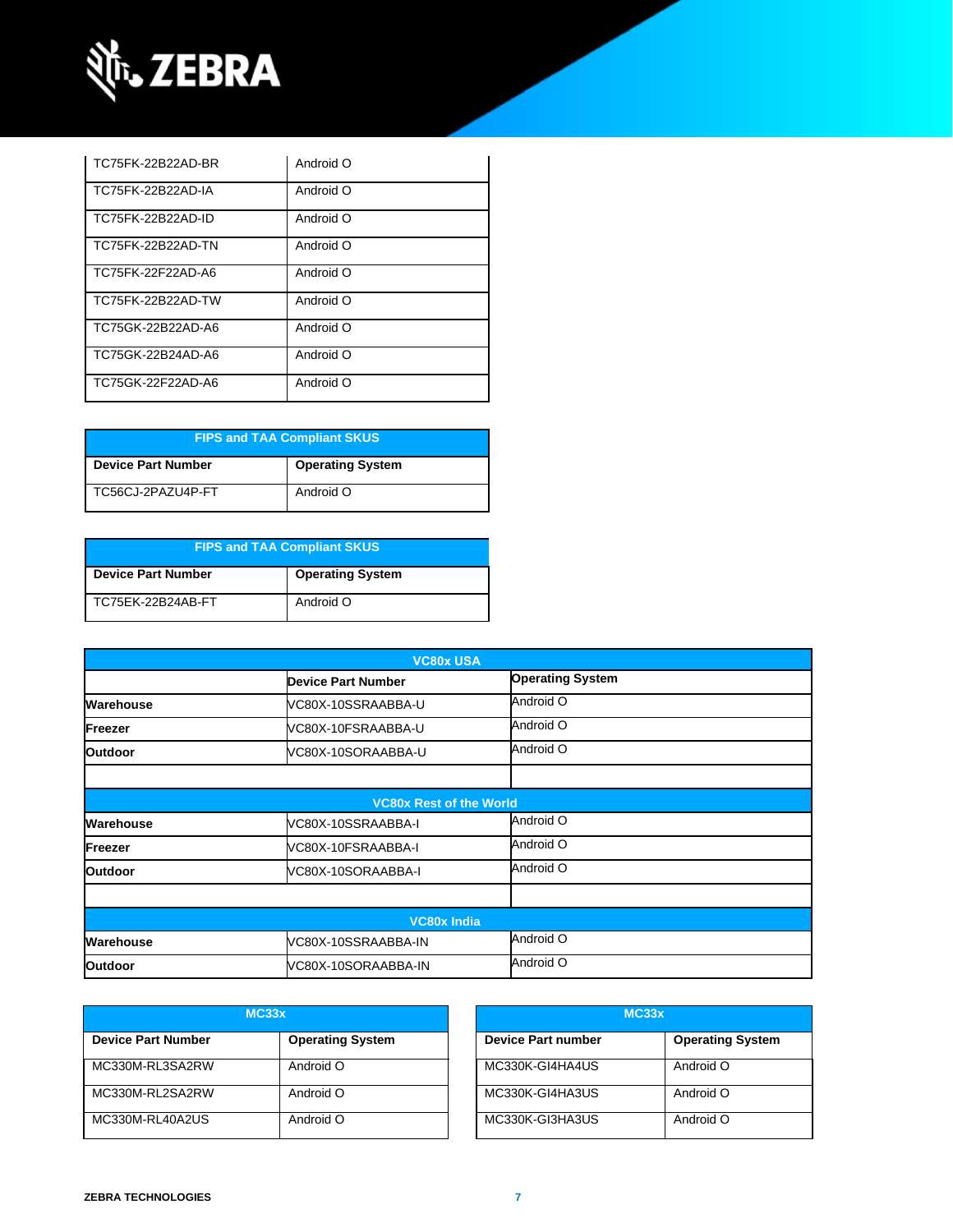

| MC330M-RL3SA2US | Android O | MC330K-GE4HA4US | Android O |
|-----------------|-----------|-----------------|-----------|
| MC330M-RL2SA2US | Android O | MC330K-GE4HA3US | Android O |
| MC330M-SL3HA2RW | Android O | MC330K-GE3HA3US | Android O |
| MC330M-SL2HA2RW | Android O | MC330K-GE2HA4US | Android O |
| MC330M-RL4SA2RW | Android O | MC330K-GE2HA3US | Android O |
| MC330M-GL4HA2RW | Android O | MC330K-SE2HA3RW | Android O |
| MC330M-GL40A2RW | Android O | MC330K-SE4HA3US | Android O |
| MC330M-GL3HA2RW | Android O | MC330K-SE3HA3US | Android O |
| MC330M-GL2HA2RW | Android O | MC330K-SE2HA3US | Android O |
| MC330M-GI4HA2RW | Android O | MC330K-SG3HA4RW | Android O |
| MC330M-GI4HA2IN | Android O | MC330K-SG2HA4RW | Android O |
| MC330M-GI3HA2RW | Android O | MC330K-SG4HA4US | Android O |
| MC330M-GI3HA2IN | Android O | MC330K-SG3HA4US | Android O |
| MC330M-GI30A2RW | Android O | MC330K-SG2HA4US | Android O |
| MC330M-GI2HA2RW | Android O | MC330K-GI3HA3IN | Android O |
| MC330M-RL3HA2RW | Android O | MC330K-SP2HA4RW | Android O |
| MC330M-SL4HA2US | Android O | MC330M-SN3HA2US | Android O |
| MC330M-SL3HA2US | Android O | MC330K-SN3HA3US | Android O |
| MC330M-RL4SA2US | Android O | MC330M-SN2HA2US | Android O |
| MC330M-RL3HA2US | Android O | MC330K-SL3HA3CN | Android O |
| MC330M-SN3HA2RW | Android O | MC330K-SI3HA3CN | Android O |
| MC330M-SI4HA2RW | Android O | MC330K-GL3HA3CN | Android O |
| MC330M-SI3HA2RW | Android O | MC330K-GI3HA3CN | Android O |
| MC330M-SI30A2RW | Android O | MC330K-SB2HA4RW | Android O |
| MC330M-SI2HA2RW | Android O | MC330M-SIMHA2RW | Android O |
| MC330M-SN4HA2US | Android O | MC330K-SP2HA3RW | Android O |
| MC330M-SI4HA2US | Android O | MC330M-GJ4HA2RW | Android O |
| MC330M-SI40A2US | Android O | MC330M-GJ4HA2IN | Android O |
| MC330K-GL4HA4RW | Android O | MC330M-GJ3HA2RW | Android O |
| MC330K-GL4HA3RW | Android O | MC330M-GJ3HA2IN | Android O |
| MC330K-GL3HA4RW | Android O | MC330M-GJ30A2RW | Android O |
| MC330K-GL3HA3RW | Android O | MC330M-GJ2HA2RW | Android O |
| MC330K-GL2HA3RW | Android O | MC330M-SK3HA2RW | Android O |
| MC330K-GI4HA4RW | Android O | MC330M-SJ4HA2RW | Android O |
| MC330K-GI4HA3RW | Android O | MC330M-SJ3HA2RW | Android O |
| MC330K-GI3HA4RW | Android O | MC330M-SJ30A2RW | Android O |
| MC330K-GI3HA3RW | Android O | MC330M-SJ2HA2RW | Android O |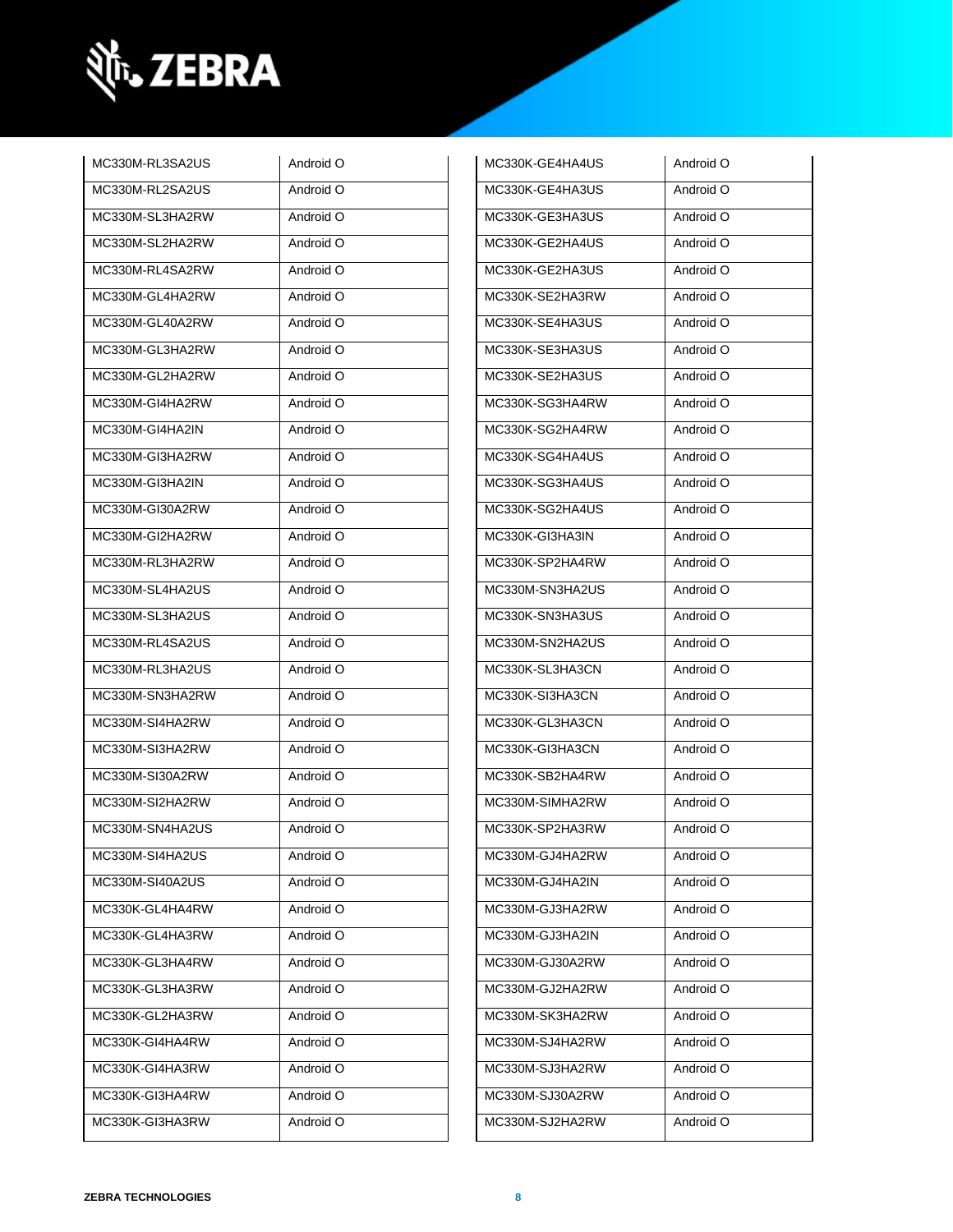

| MC330K-GE4HA4RW | Android O | MC330M-SK4HA2US | Android O |
|-----------------|-----------|-----------------|-----------|
| MC330K-GE4HA3RW | Android O | MC330M-SJ4HA2US | Android O |
| MC330K-GE3HA3RW | Android O | MC330M-SJ40A2US | Android O |
| MC330K-GE2HA4RW | Android O | MC330K-GJ4HA4RW | Android O |
| MC330K-GE2HA3RW | Android O | MC330K-GJ4HA3RW | Android O |
| MC330M-SI3HA2US | Android O | MC330K-GJ3HA4RW | Android O |
| MC330K-SL4HA3RW | Android O | MC330K-GJ3HA3RW | Android O |
| MC330K-SL2HA3RW | Android O | MC330M-SJ3HA2US | Android O |
| MC330K-RL4HA3RW | Android O | MC330K-SK4HA3RW | Android O |
| MC330K-RL3HA3RW | Android O | MC330K-SK3HA3RW | Android O |
| MC330K-RL4HA3US | Android O | MC330K-SJ4HA3RW | Android O |
| MC330K-SN4HA3RW | Android O | MC330K-SJ3HA3RW | Android O |
| MC330K-SN3HA3RW | Android O | MC330K-SJ2HA3RW | Android O |
| MC330K-SI4HA3RW | Android O | MC330K-SK4HA3US | Android O |
| MC330K-SI3HA3RW | Android O | MC330K-SJ4HA3US | Android O |
| MC330K-SI2HA3RW | Android O | MC330K-SJ3HA3US | Android O |
| MC330K-SN4HA3US | Android O | MC330M-GJ4HA2US | Android O |
| MC330K-SI4HA3US | Android O | MC330M-GJ40A2US | Android O |
| MC330K-SI3HA3US | Android O | MC330M-GJ3HA2US | Android O |
| MC330K-RC4HA4RW | Android O | MC330M-GJ2HA2US | Android O |
| MC330K-RC3HA4RW | Android O | MC330K-SM4HA4RW | Android O |
| MC330K-RC4HA4US | Android O | MC330K-SM3HA4RW | Android O |
| MC330K-RC3HA4US | Android O | MC330K-SA4HA4RW | Android O |
| MC330M-GL4HA2US | Android O | MC330K-SA3HA4RW | Android O |
| MC330M-GL40A2US | Android O | MC330K-SM4HA4US | Android O |
| MC330M-GL3HA2US | Android O | MC330K-SM3HA4US | Android O |
| MC330M-GL2HA2US | Android O | MC330K-SA4HA4US | Android O |
| MC330M-GI4HA2US | Android O | MC330K-SA3HA4US | Android O |
| MC330M-GI40A2US | Android O | MC330K-GJ4HA4US | Android O |
| MC330M-GI3HA2US | Android O | MC330K-GJ4HA3US | Android O |
| MC330M-GI2HA2US | Android O | MC330K-GJ3HA3US | Android O |
| MC330K-SP4HA4RW | Android O | MC330K-GJ3HA3IN | Android O |
| MC330K-SP3HA4RW | Android O | MC330K-SM2HA4RW | Android O |
| MC330K-SB4HA4RW | Android O | MC330M-SK3HA2US | Android O |
| MC330K-SB3HA4RW | Android O | MC330K-SK3HA3US | Android O |
| MC330K-SP4HA4US | Android O | MC330M-SK2HA2US | Android O |
|                 |           |                 |           |

| MC330M-SK4HA2US | Android O |
|-----------------|-----------|
| MC330M-SJ4HA2US | Android O |
| MC330M-SJ40A2US | Android O |
| MC330K-GJ4HA4RW | Android O |
| MC330K-GJ4HA3RW | Android O |
| MC330K-GJ3HA4RW | Android O |
| MC330K-GJ3HA3RW | Android O |
| MC330M-SJ3HA2US | Android O |
| MC330K-SK4HA3RW | Android O |
| MC330K-SK3HA3RW | Android O |
| MC330K-SJ4HA3RW | Android O |
| MC330K-SJ3HA3RW | Android O |
| MC330K-SJ2HA3RW | Android O |
| MC330K-SK4HA3US | Android O |
| MC330K-SJ4HA3US | Android O |
| MC330K-SJ3HA3US | Android O |
| MC330M-GJ4HA2US | Android O |
| MC330M-GJ40A2US | Android O |
| MC330M-GJ3HA2US | Android O |
| MC330M-GJ2HA2US | Android O |
| MC330K-SM4HA4RW | Android O |
| MC330K-SM3HA4RW | Android O |
| MC330K-SA4HA4RW | Android O |
| MC330K-SA3HA4RW | Android O |
| MC330K-SM4HA4US | Android O |
| MC330K-SM3HA4US | Android O |
| MC330K-SA4HA4US | Android O |
| MC330K-SA3HA4US | Android O |
| MC330K-GJ4HA4US | Android O |
| MC330K-GJ4HA3US | Android O |
| MC330K-GJ3HA3US | Android O |
| MC330K-GJ3HA3IN | Android O |
| MC330K-SM2HA4RW | Android O |
| MC330M-SK3HA2US | Android O |
| MC330K-SK3HA3US | Android O |
| MC330M-SK2HA2US | Android O |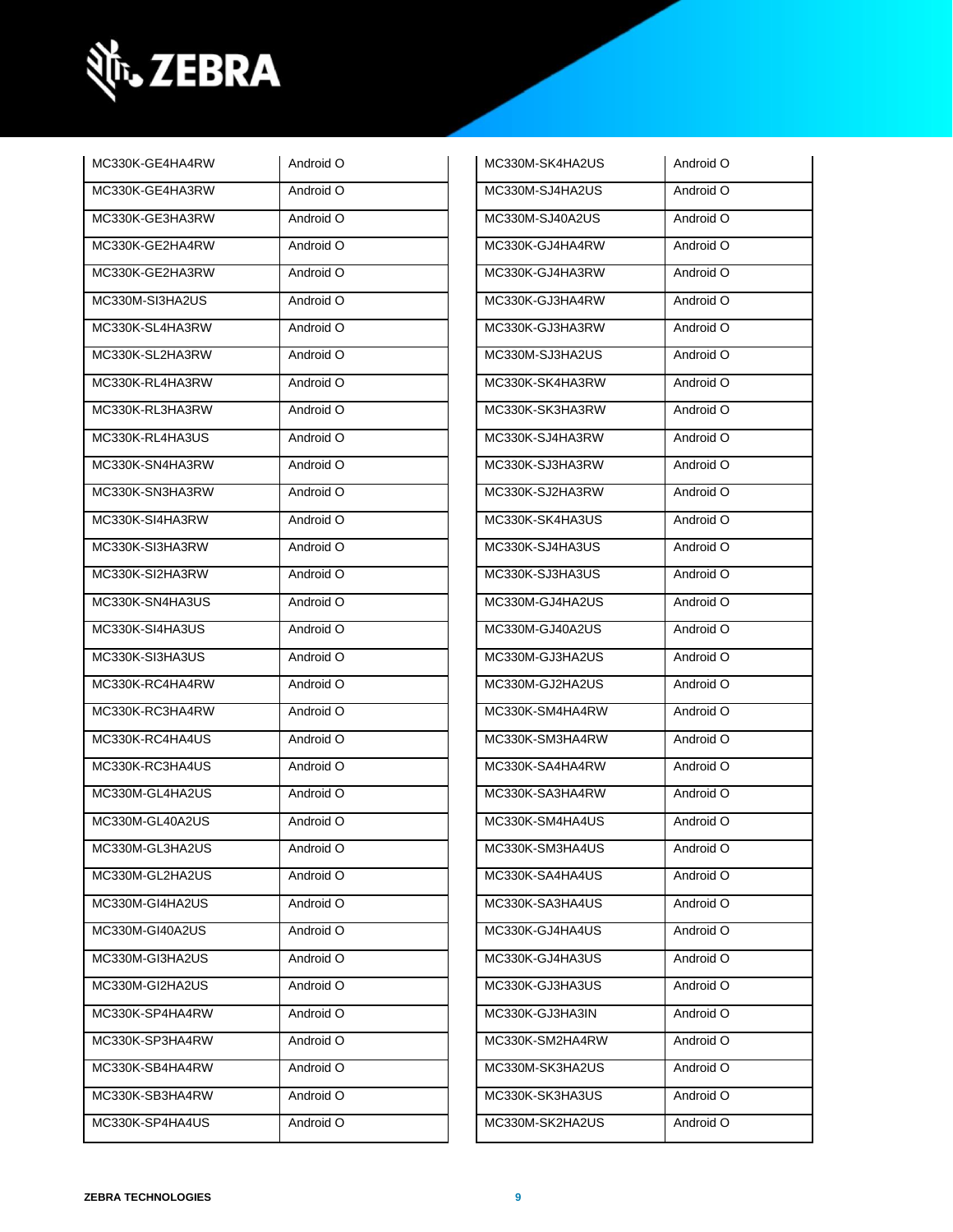

| MC330K-SP3HA4US | Android O | MC330K-SJ3HA3CN | Android O |
|-----------------|-----------|-----------------|-----------|
| MC330K-SB4HA4US | Android O | MC330K-GJ3HA3CN | Android O |
| MC330K-SB3HA4US | Android O | MC330K-SA2HA4RW | Android O |
| MC330K-SE4HA3RW | Android O | MC330K-SP2HA3RW | Android O |
| MC330K-SE3HA3RW | Android O | MC330K-GI2HA3RW | Android O |
| MC330K-GL4HA4US | Android O | MC330K-GJ2HA3RW | Android O |
| MC330K-GL4HA3US | Android O |                 |           |

| MC330K-SJ3HA3CN | O bionbnA |
|-----------------|-----------|
| MC330K-GJ3HA3CN | Android O |
| MC330K-SA2HA4RW | Android O |
| MC330K-SP2HA3RW | Android O |
| MC330K-GI2HA3RW | Android O |
| MC330K-GJ2HA3RW | Android O |
|                 |           |

| <b>MC3300R</b>            |                         | <b>MC3300R</b>            |                         |
|---------------------------|-------------------------|---------------------------|-------------------------|
| <b>Device Part Number</b> | <b>Operating System</b> | <b>Device Part Number</b> | <b>Operating System</b> |
| MC333R-GI2HA4IL           | Android O               | MC339R-GE2HA4CN           | Android O               |
| MC333R-GI2HA4CN           | Android O               | MC339R-GF2HA4CN           | Android O               |
| MC333R-GI4HA4CN           | Android O               | MC339R-GE4HA4CN           | Android O               |
| MC339R-GF4HA4CN           | Android O               |                           |                         |

| <b>MC3300R</b>            |                         |  |
|---------------------------|-------------------------|--|
| <b>Device Part Number</b> | <b>Operating System</b> |  |
| MC339R-GE2HA4CN           | Android O               |  |
| MC339R-GF2HA4CN           | Android O               |  |
| MC339R-GE4HA4CN           | Android O               |  |
|                           |                         |  |

### **Component Versions**

For detailed release notes, please refer [techdocs.zebra.com,](https://techdocs.zebra.com/) [developer.zebra.com](https://developer.zebra.com/)

| <b>Component / Description</b> | <b>Version</b>                      |  |
|--------------------------------|-------------------------------------|--|
| <b>Product Build Number</b>    | 02-32-04.00-ON-U01-STD              |  |
| <b>Android Version</b>         | 8.1.0                               |  |
| <b>Linux Kernel</b>            | 3.10.84                             |  |
| <b>Android SDK Level</b>       | 27                                  |  |
| <b>Platform</b>                | QC8956                              |  |
| <b>Bluetooth Stack</b>         | 4.1                                 |  |
| <b>Flash Size</b>              | 16/32GB                             |  |
| <b>RAM Size</b>                | 2/4GB                               |  |
| <b>Scanning Framework</b>      | 23.1.8.0                            |  |
| <b>SimulScan</b>               | 4.0.5                               |  |
| <b>SimulScanEngine</b>         | 3.0.1                               |  |
| <b>DataWedge</b>               | 8.0.38                              |  |
| <b>EMDK</b>                    | 8.0.10.2621                         |  |
| <b>MXMF/OSX</b>                | MXMF: 10.0.2.6 / OSX: QCT.81.8.12.4 |  |
| <b>WiFi</b>                    | FUSION_BA_2_11.0.1.028_O            |  |
|                                | Radio: BA_2_11.0.1.020_O            |  |
|                                | Application: BA_2_11.0.0.012_O      |  |
|                                | Middleware: BA_2_11.0.0.016_O       |  |
|                                | Firmware: 7.35.205.8_20200302       |  |
| <b>NFC</b>                     | NFC_NCIHALx_AR003C.8.3.0_O_OpnSrc   |  |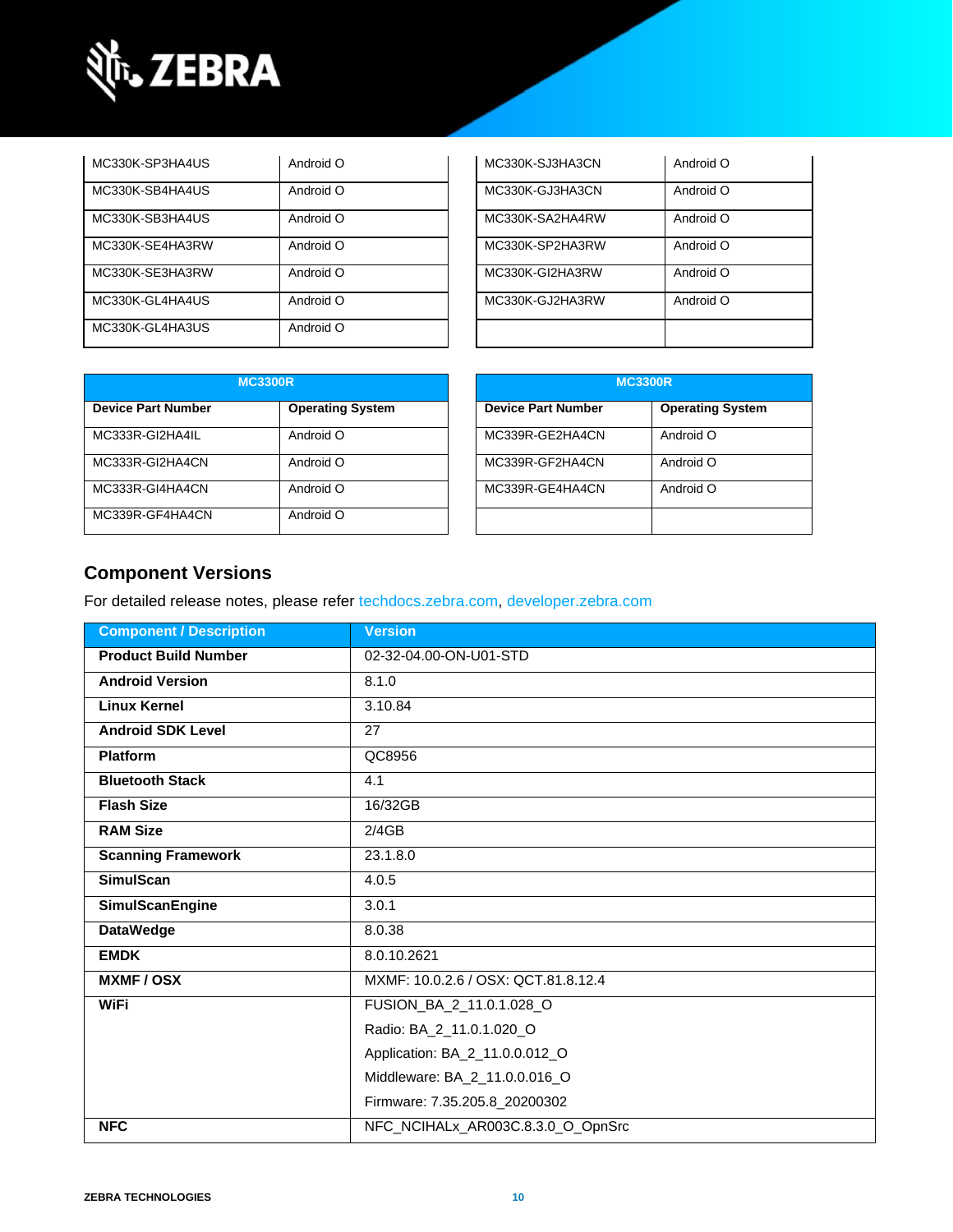

| <b>PTT</b>                       | 3.1.39                                                               |  |
|----------------------------------|----------------------------------------------------------------------|--|
| <b>Touch FW</b>                  | TC70x/TC75x: 1.9-Stylus-1-0                                          |  |
|                                  | TC51/TC56: 1.8-Stylus-2.0                                            |  |
| <b>RxLogger</b>                  | 5.4.12.0                                                             |  |
| <b>Bluetooth Pairing Utility</b> | 3.16                                                                 |  |
| Zebra Data Service               | 7.0.0.1005                                                           |  |
| <b>Files</b>                     | 8.1.0                                                                |  |
| <b>Stage Now</b>                 | 4.2.5.5                                                              |  |
| <b>Battery Swap</b>              | 1.0                                                                  |  |
| <b>User Guide</b>                | 1.0                                                                  |  |
| Camera                           | 2.0.002                                                              |  |
| <b>MSRN</b>                      | 2.01                                                                 |  |
| Zebra Volume Control (ZVC)       | 2.1.0.14                                                             |  |
| <b>Battery Manger</b>            | 1.4.2                                                                |  |
| <b>ActiveEdge</b>                | 2.5.16                                                               |  |
| <b>WorryFree WiFi Analyzer</b>   | WFW_BA_2_5.0.0.005_O                                                 |  |
| <b>Device Central</b>            | 2.1.0.17                                                             |  |
| Zebra Software License Manager   | 4.0.2                                                                |  |
| <b>Audio</b>                     | 0.8.0.0                                                              |  |
| <b>Acoustic Profiles</b>         | TC51: General: AO1.1 Cellular: N/A                                   |  |
|                                  | TC51HC: General: AO2.2 Cellular: N/A                                 |  |
|                                  | TC70x: General: BO1.2 Cellular: N/A                                  |  |
|                                  | TC56: General: AO3.1 Cellular: AO3.2                                 |  |
|                                  | TC75x: General: BO2.2 Cellular: BO2.1                                |  |
|                                  | VC80x: General: EO1.1 Cellular: N/A                                  |  |
|                                  | MC33x: General: DO3.1 Cellular: N/A                                  |  |
| <b>OemInfo</b>                   | 9.0.0.64                                                             |  |
| <b>Enterprise Keyboard (EKB)</b> | 2.2.2.3                                                              |  |
| Webview                          | 78.0.3904.62                                                         |  |
| <b>Diagnostic Tool</b>           | 1.20.0.2                                                             |  |
| <b>RFID Module</b>               | MC3300R: PAAEES00-001-R03                                            |  |
| <b>RFID Radio</b>                | MC3300R: 2.0.30.0                                                    |  |
| Zebra RFID Mobile (Demo App)     | MC3300R: 2.2.7.1                                                     |  |
| <b>RFID Manager Application</b>  | MC3300R: 2.0.10.1                                                    |  |
| <b>RFID System Service</b>       | MC3300R: 2.0.4.2                                                     |  |
| <b>Fingerprint</b>               | Zebra/TC70x/TC70x:8.1.0/02-32-04.00-ON-U01-STD/299:user/release-keys |  |
|                                  | Zebra/TC51/TC51:8.1.0/02-32-04.00-ON-U01-STD/299:user/release-keys   |  |
|                                  | Zebra/TC51/TC51HC:8.1.0/02-32-04.00-ON-U01-STD/299:user/release-keys |  |
|                                  | Zebra/TC75x/TC75x:8.1.0/02-32-04.00-ON-U01-STD/299:user/release-keys |  |